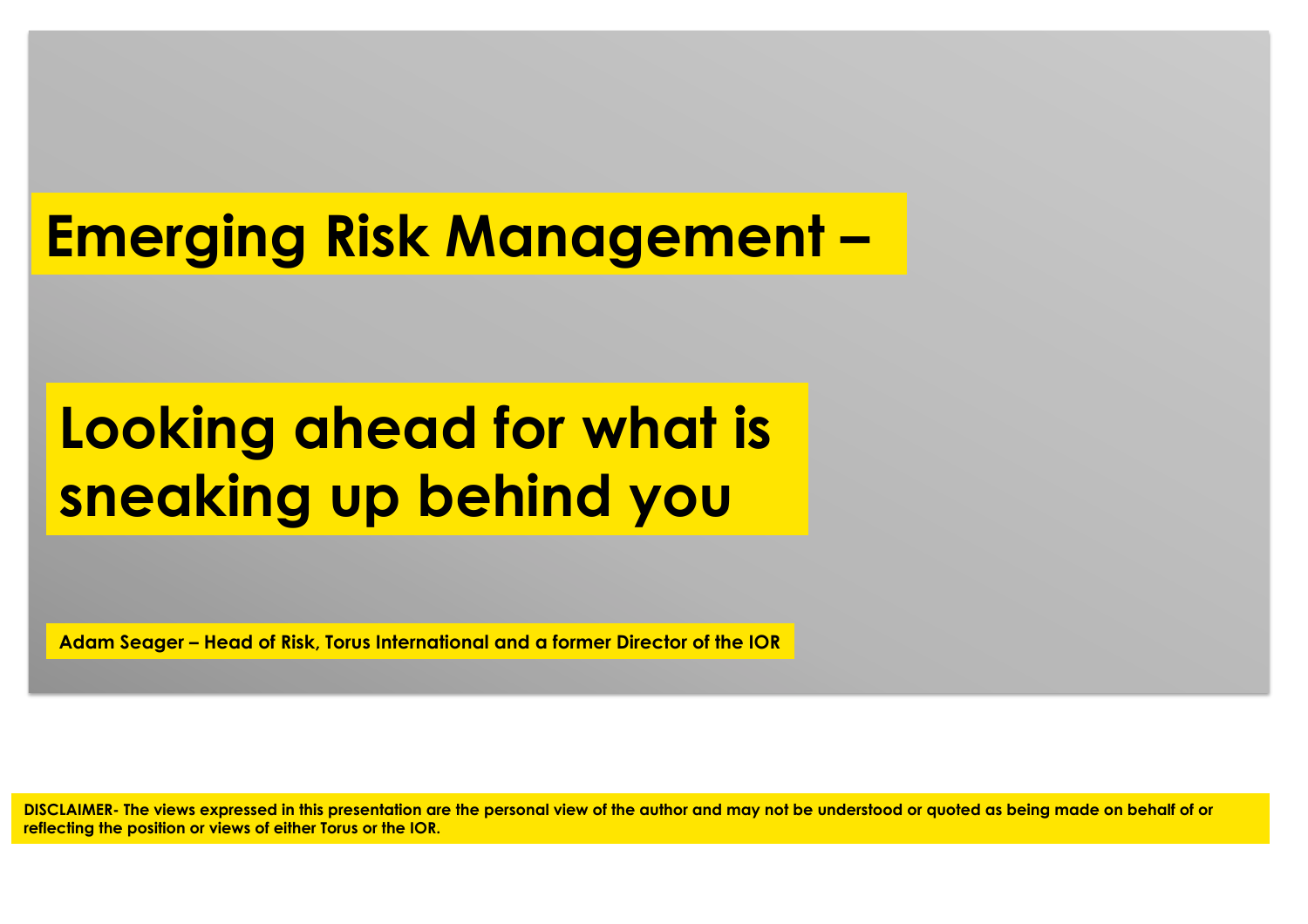## **Unknowingly risky**

### **Lloyd's**

• "an issue that is perceived to be potentially significant but which may not be fully understood or allowed for in insurance terms and conditions, pricing, reserving or capital setting".

#### **SwissRe**

We define emerging risks as newly developing or changing risks which are difficult to quantify and which may have a major impact on an organisation. We investigate these risks because of the substantial potential impact on our business.

#### **Guy Carpenter**

- Emerging risks can be new and unforeseen events and/or the evolution of previously known risks that are difficult to quantify but likely to have a significant impact on the (re)insurance sector
- To quote Donald Rumsfeld (and how could I not), former US Secretary of Defense,

*"There are known knowns. These are things we know that we know. There are known unknowns. That is to say, there are things that we know we don't know. But there are also unknown unknowns. There are things we don't know we don't know."* 

- Known knowns represent the risks we have identified , understood and quantified, and to a degree managed
- Known unknowns represent the emerging risks we have identified as potentially impacting our business but which are little understood and difficult to quantify
- Unknown unknowns represent the emerging risks we have not identified, and to some degree good emerging risk practice seeks to move the unknown unknowns to known unknowns and at some point to understand them and thus move them to knows knowns.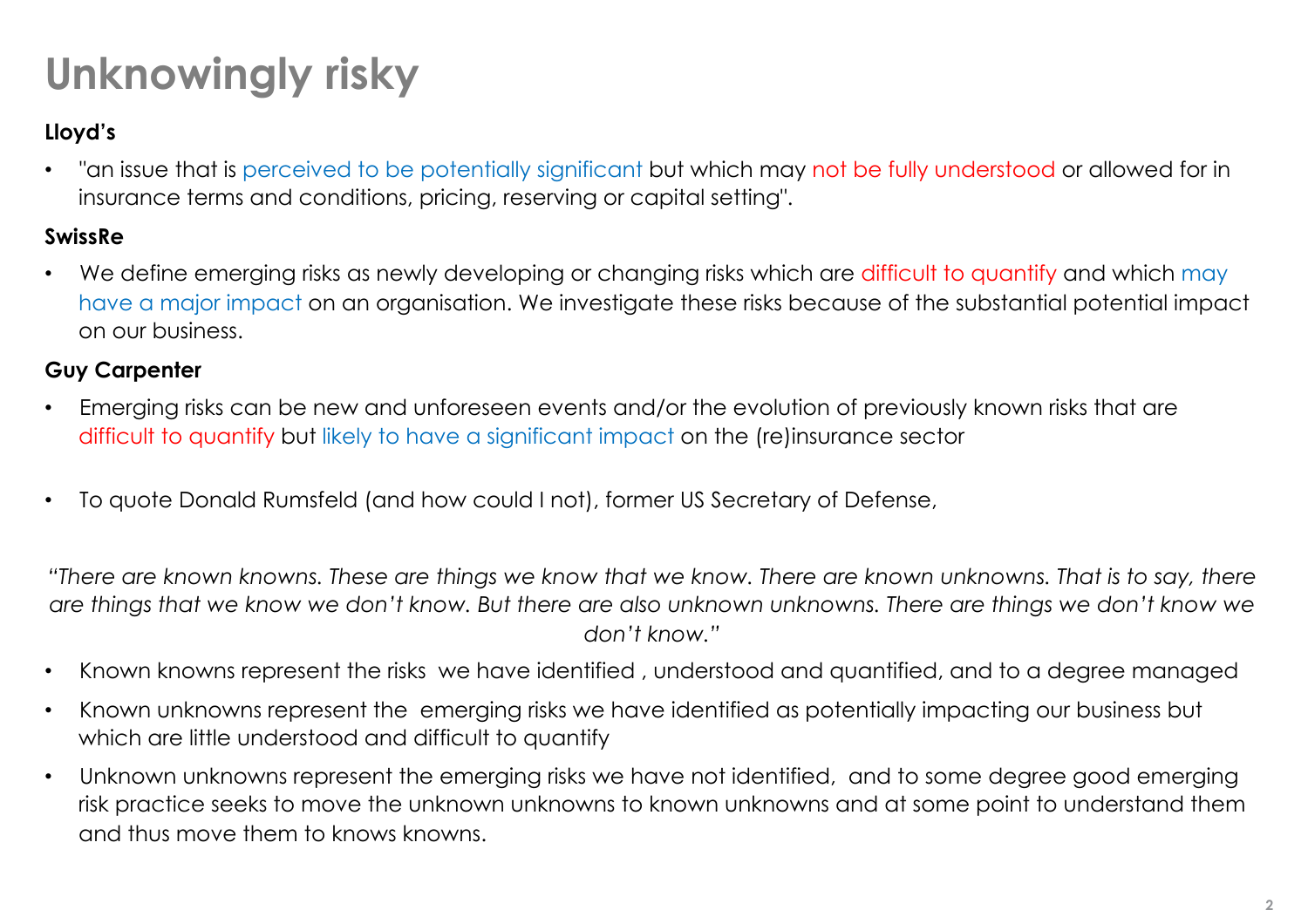## **More Black Panther than Black Swan**

- Emerging risks are elusive predators, and we are the potential prey.
- Emerging risks stalks us, and gradually grow in strength and confidence until they are able to do us harm.
- Risk managers cannot stay within the safety of their compounds. They must venture forth and seek out the elusive predator.
- Risk Managers must:-
- ! **FIND IT**  Operate as 'trail scouts' seeking out the '*unknown unknowns*'.
- ! **NAME IT**  Seek to determine the nature of an emerging risk sufficient to articulate it transforming it to a '*known unknown*'
- ! **CATCH IT**  Caging the emerging risk requires a joint effort across the business. The business needs to validate the named risk and determine that it is credible (And relevant).
- ! **STUDY IT**  Live with it, watch it. It will change and shift its shape.
- ! **TAME IT**  In time you will grow to know it. It will become a '*known known*'.
- Such ventures are fraught with danger:-
- You might shoot a few rats mistaking them for panthers.
- You might return from the wilderness with exotic tales and suffer the ridicule of your colleagues.
- The predator may charge out of the shadows and catch you unawares, and poorly armed.
- You may get lost in the jungle of opinion and never re-surface.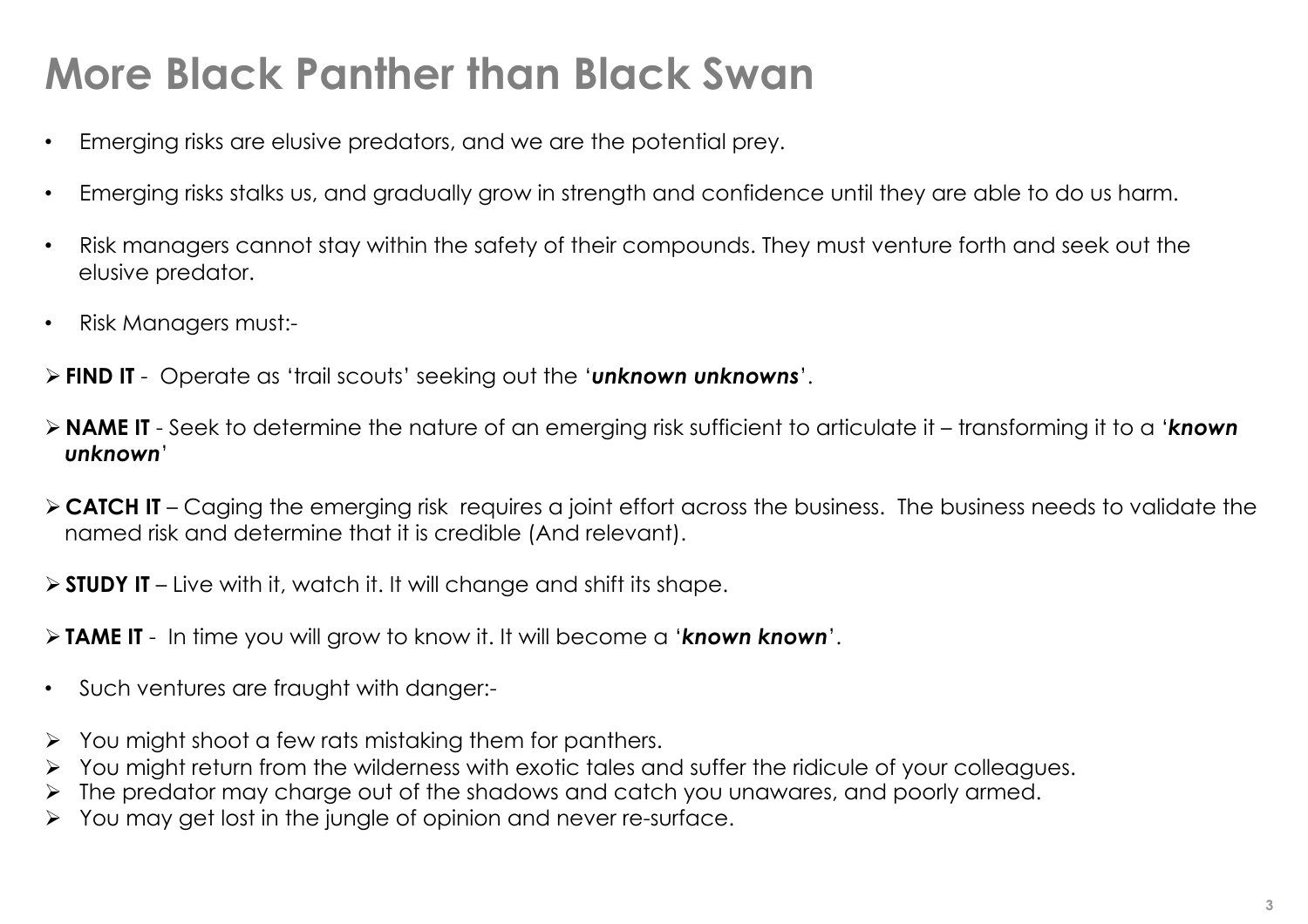## **What if.…it's not relevant?**

- Emerging risk management is not 'crystal ball gazing'.
- Emerging risk management is not the study of the Multiverse, a hypothetical set of infinite possible universes that together comprise everything that exists and can exist.
- Emerging risk management should operate as a tool to supporting medium to longer term strategy planning, opportunity, resilience and sustainability.
- Seek to define emerging risk to keep the practice relevant:-

"Emerging risks are risks which may develop or which already exist that are difficult to quantify and may have a high future loss potential. They are marked by a high degree of uncertainty."

Emerging risks can be further defined as a condition, situation or trend that could impact the Company's financial strength, competitiveness position or reputation within the next three to five years.

#### • **Objective**

**BUSINESS PROTECTION** - To establish and embed a forward-looking systematic framework aligned to strategy planning to determine emerging risks that could, at some point over the 'plan period', impact the business's ability to achieve its objectives, impair the business's financial strength, competitive position or reputation.

**BUSINESS ADVANTAGE** - To enhance the business's risk agility particularly in regard to reacting to potentially market impacting emerging risks to secure a competitive advantage.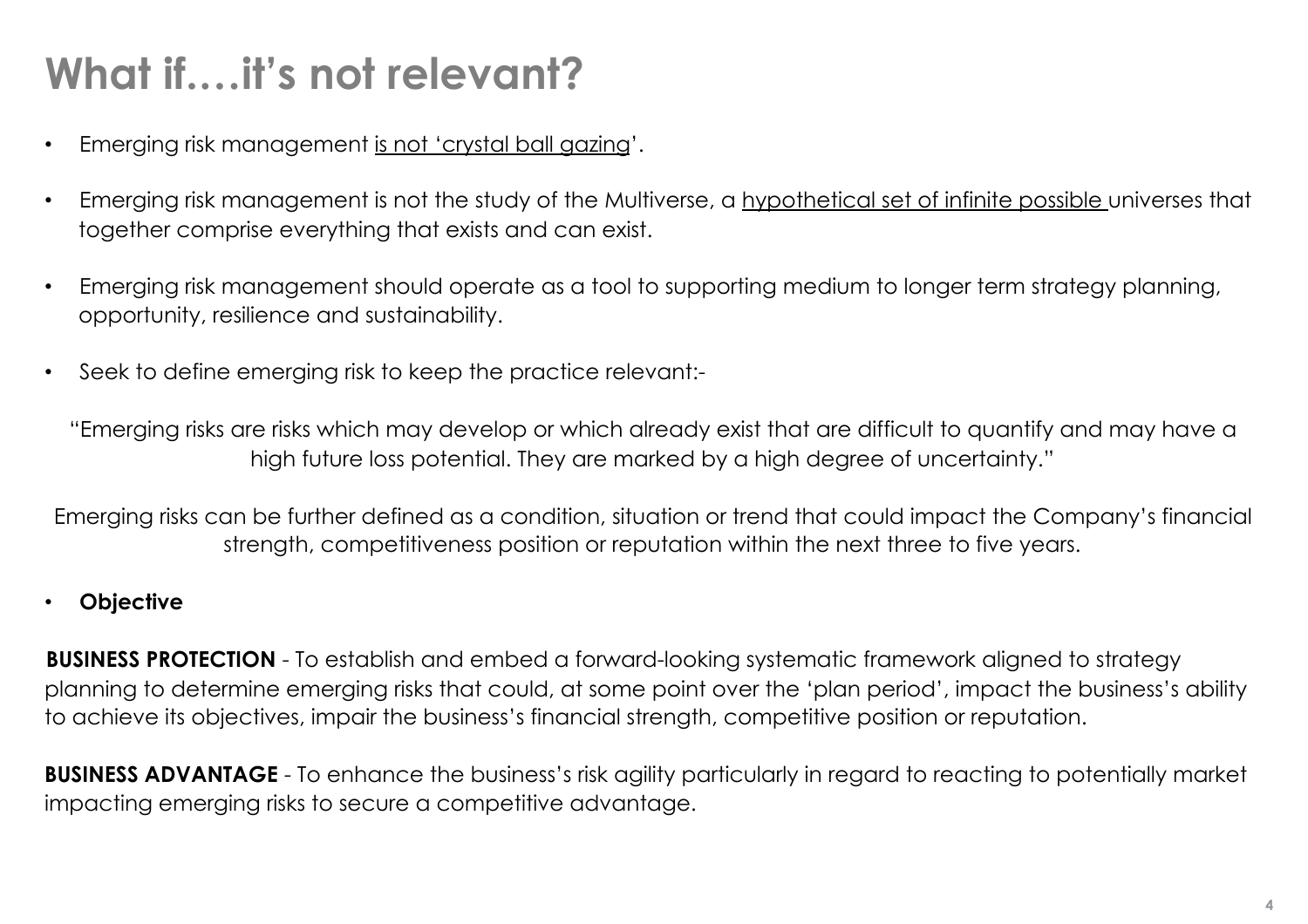## **The Parable of the Emerging Risk Manager**

THE GOSPEL OF THOMAS

*'And he said: Man is like a wise fisherman who cast his net into the sea; he drew it up from the sea full of small fish; among them he found a large good fish, the wise fisherman; he threw all the small fish into the sea, he chose the large fish without difficulty. '* 

Cast your net wide, catch many fish – the big fish are obvious, knowing which little fish are just little to throw back and which are young fish to keep and watch grow is trickier.

Risk managers need to look beneath , around and beyond the macro-economic global picture.

Know **YOUR** business to best establish credible links between big picture emerging risk and your risk profile:-

- Its products
- Its ambitions and aspirations
- Its geographic reach
- Its customers, target customer base and social span
- Its operating structure
- Its political and requidtory exposures
- Its media and reputational footprint (and that of its clients)
- Its people!

Emerging risks do not emerge at a uniform pace. Risk Managers should be ready to work with the business on rapidly emerging and dynamic risks.

Do not get hung up on delineating rapidly emerging risks from 'live or emerged risks' – focus on the ability to build in an endto-end process within the business that can operate swiftly when necessary.

Emerging risks often migrate to become new drivers of existing risks, and are thus incorporated into our appetite and exposure assessments.

**TIME TO IMPACT** can quickly become **TIME TO REACT!**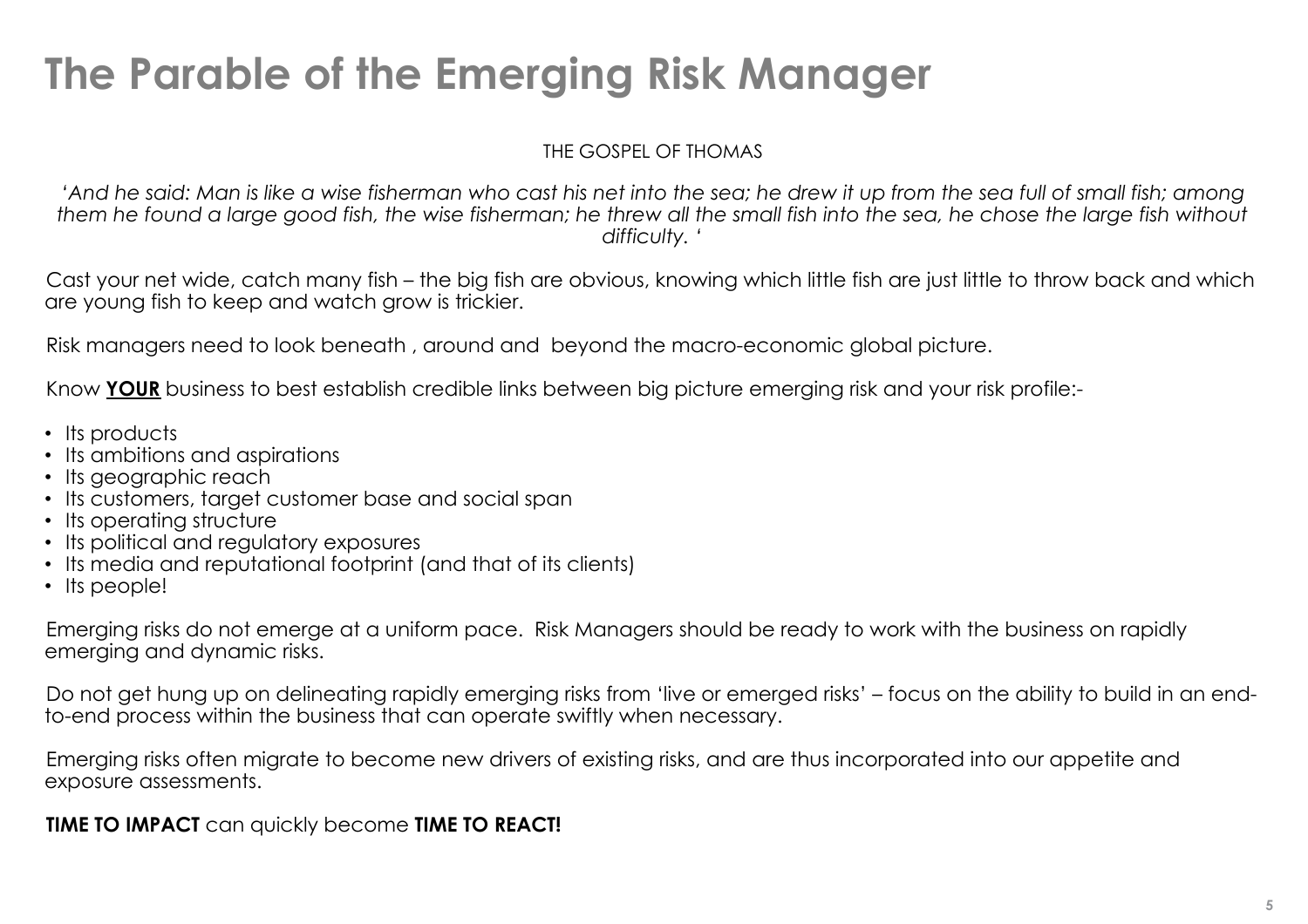## **The Field Guide to Practical Emerging Risk Management**

- **Consensus of Opinion**  There is rarely a consensus of opinion on emerging risk. Don't wait for the market to reach one. Secure a best efforts consensus of opinion within your business.......and keep a gauge on it against the evolving market view.
- **Emerging Risk Committees**  If you feel you need one keep it fluid. Personally I prefer to plug emerging risks into risk owning BAU committees and SME led cross-function working parties.
- **Quantifying Emerging Risk**  Give it a go. If you think the calculation kernel can assist then attempt to plug it into an internal model parameterisation process. Otherwise try and frame it around a range from profit impact to franchise threat. Use as simple 'materiality' and 'impact point' axis, but factor in things line 'familiarity' with the subject. Where possible articulate a speculative appetite or tolerance around the risk.
- **Emerging Risk Scenarios** Use the ORSA plug a 'wild card' emerging risk component into your stress and scenario analysis. Use global scenarios and Bayesian Tree analysis. Emerging risks may operate as future magnifiers of existing risks.
- **Plan Risk**  Within the ORSA or Forward-looking Assessment position your emerging risk. Is it an emerging risk that threatens your plan trajectory. Does your plan trajectory hit a risk at a future point that the business was not previously exposed to (A future risk). Is it both! Remember opportunity brings risk, emerging markets bring emerging risks!
- **SME's with vision**  Draw on the modelling teams, the Underwriter forums, the FP & A teams. Work with the Treasury function and find the HR and Marketing people that understand social media & behaviour and demographics. Never forget that **your people** in **your offices** are part of that 'external' social mobilisation.
- **Keep emerging product risk front and centre** Have an underwriting view, plug into broker forums, actuarial and exposure management forums, Lloyd's and insurance market association forums, and reinsurer and broker analysis.
- **Use external sources**  Try to think outside your comfort zone, plunder diverse sources. Use external forums and social media, keep close to the pulse of public opinion. Use political risk and security analysts. Think beyond colonial boundary maps, national identities and traditional cohorts. Think about tenuous associations and possible interdependencies.
- **Rationalise**  Look at much but focus on the most plausible. Take the macro and contextualise it to the micro.
- **Boards** –Be prepared to justify what is not an emerging threat to your business against a media storm of global issues. NEDs often see the world as one great emerging risk. Credible elimination of possible emerging risk is key.
- **6**  determine how those risks have changed. Deliver that analysis to the business. It will tell you a lot about your ER process. • **Looking back at what's in front** - Every 12 months do an snapshot refresh. Review your ER register of a year ago and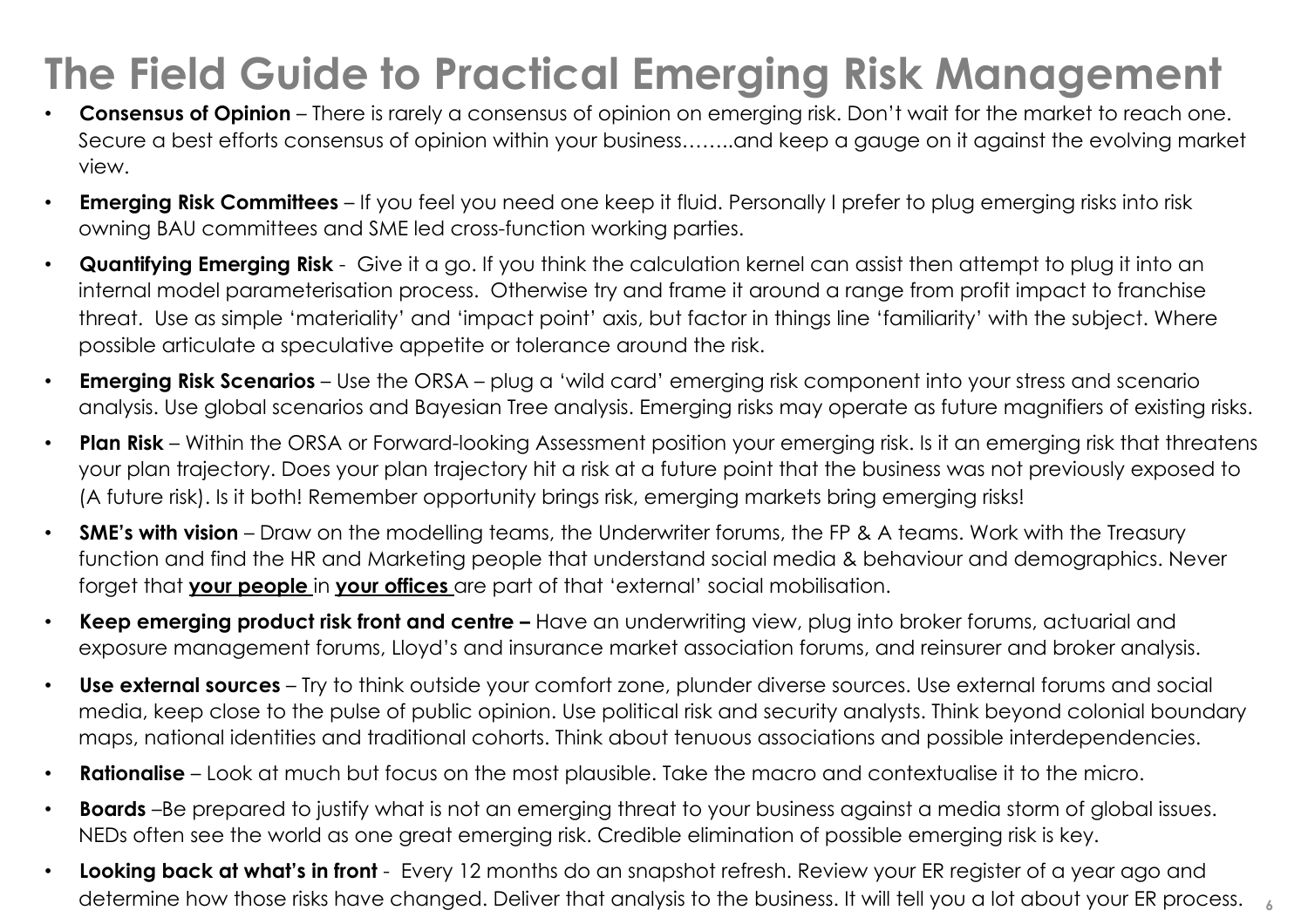# **Emerging Risk Management –**

# **A whistle-stop tour of an possible Insurance Company emerging risk world**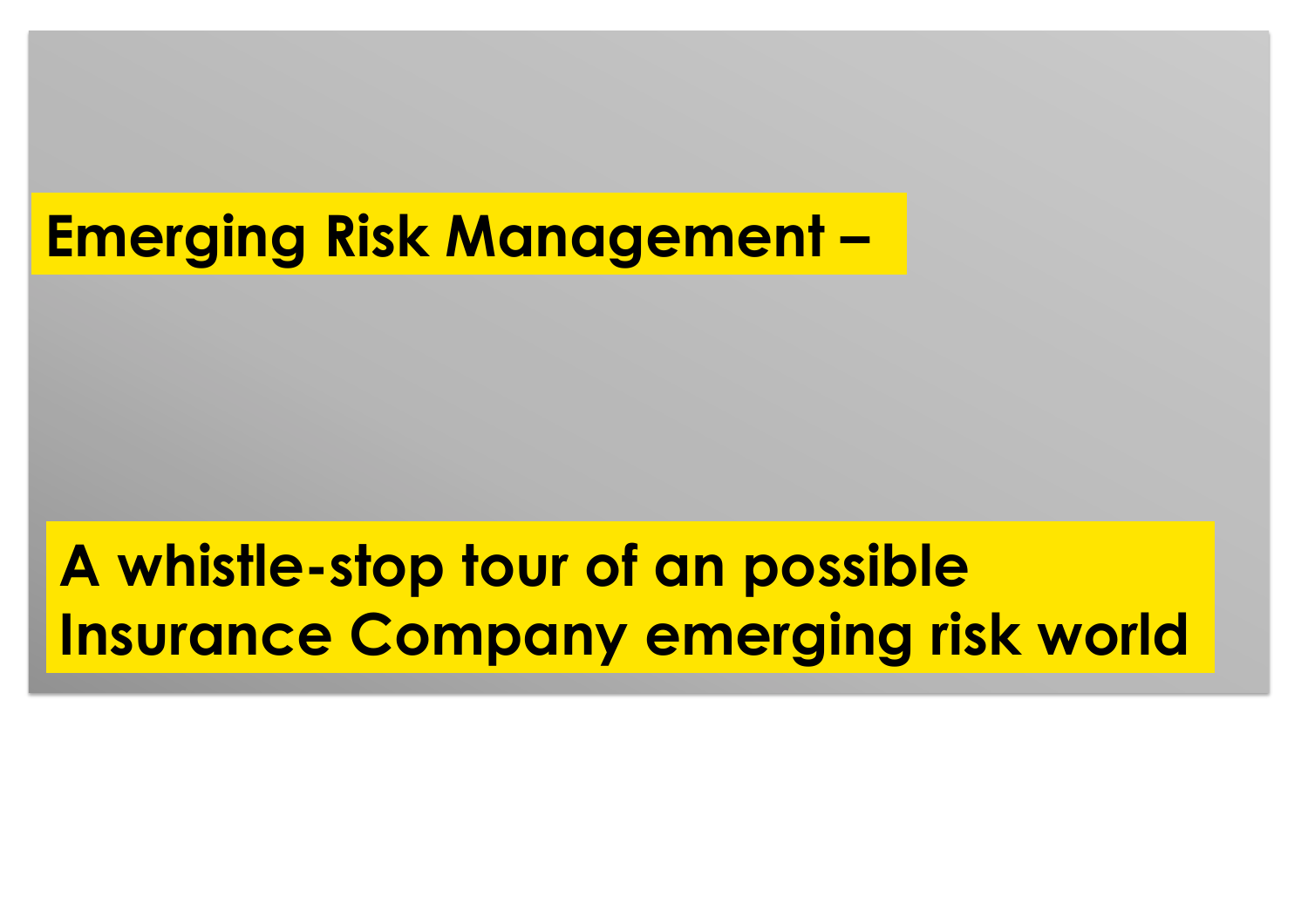## **Space – A new frontier**



- **Asteroid Impact** Planet killers frequency 1:500,000 Yrs. Emerging Risk In 1.4 million years, there will be a 5% increase in the rate of impact.
- **Emerging Political Risk**  Commercial exposure to satellites built and launched in Ukraine, and launched in Russia. Ukraine satellites built with Russian parts.
- **Space Debris**  The amount of orbital debris today is double that of 20 years ago and over 30% higher than just 5 years ago" (SwissRe 2011) . Risk remains low.
- ! **Emerging Political Risk**  Deliberate events such destruction by the Chinese government of their own Low Earth Orbit satellite in 2007 have contributed to this growth (It is not just Disney that are picking up the Star Wars franchise – China are too!)
- **Solar Flares Satellites** 2015 Solar cycle: we are currently approaching the solar maximum which is less intense than the previous cycle. Satellites are designed to deal with this level of radiation and are built with plenty of redundancy and margins
- ! A heavy solar flare has the potential to cause damage to several satellites in a single event. Tests of ice cores indicate that this sort of event only occurs approximately once in 500 years, so the probability of an event is very low.
- **Solar Flare Power Grid**  The hazard posed by geomagnetic storms is one of the most significant. Because of the potential for long-term, widespread problems.
- $\triangleright$  As the North American electric infrastructure ages and we become more and more dependent on electricity, the risk of a catastrophic outage increases with each peak of the solar cycle.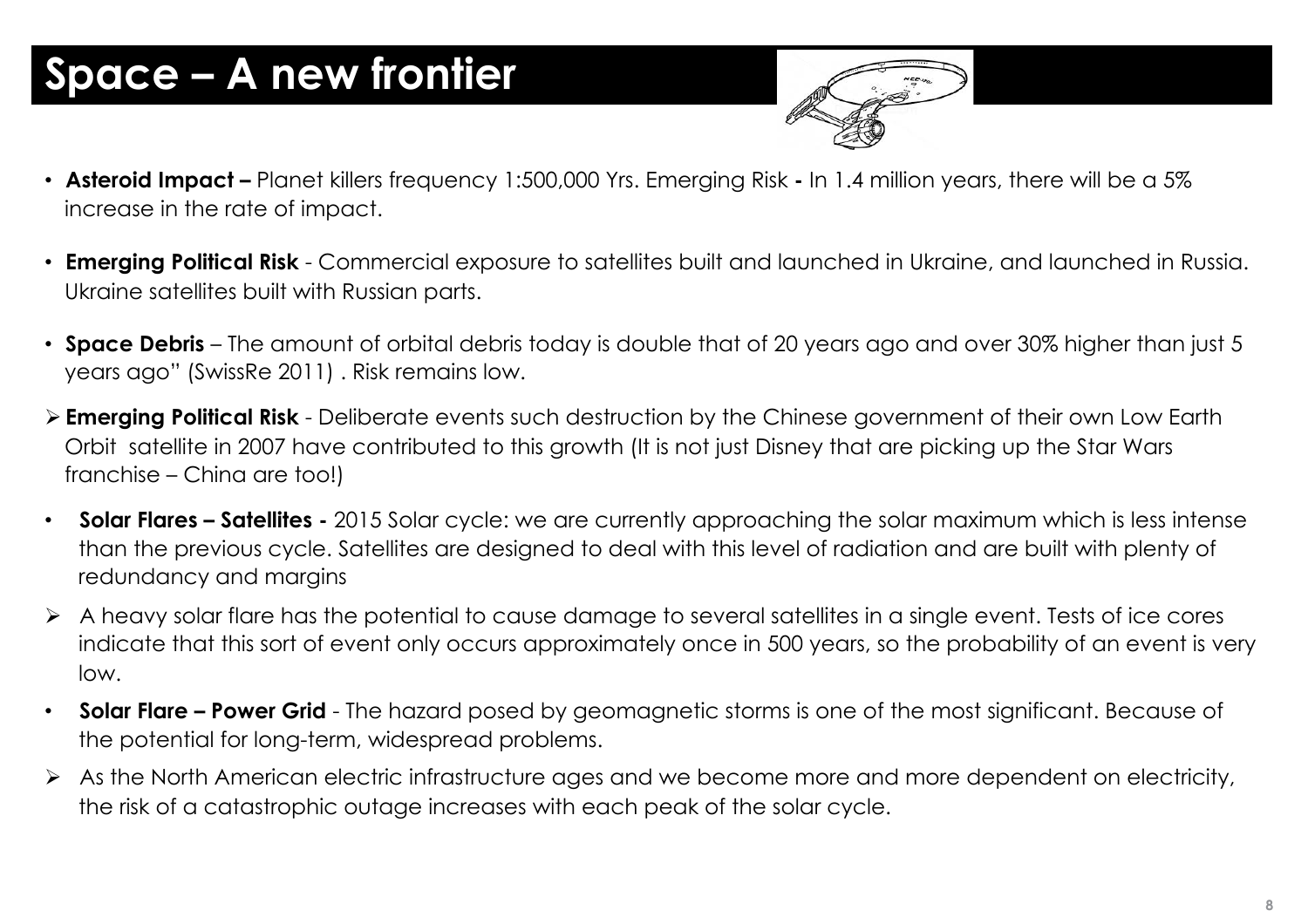## **Titanic shipping risks ahead**



- **Mega-ships** Ship sizes have grown exponentially across every class over recent years . The safe operation of such vessels is not without its challenges however when it comes to managing an accident like fire, grounding or collision.
- **Economic relationship**  Much of this growth in ship size is being driven by a huge spike in the worldwide demand for raw materials. Fast growing economies such as China are calling for vast quantities of coal, oil and iron ore.
- ! **Emerging environmental risk**  mega-ships would carrying circa15,000 tonnes of heavy fuel oil for their own power, a major spillage, particularly when navigating in the proximity of environmentally sensitive areas (Artic shipping Lanes)and further away from the appropriate salvage resources.
- **Liquid Gas**  The rise of liquefied natural gas (LNG) powered ships represents an emerging risk. This development raises safety concerns because an increasing number of ports are not used to handling such fuel-powered vessels.
- **Artic Shipping Lanes**  The IPCC predicts that Northern Sea Route (NSR) is predicted to have up to 125 days per year suitable for navigation by 2050 due to climate change resulting in an increased loss of sea ice.
- ! **Shipping casualties** in Arctic Circle waters have increased to an average of 45 per year during 2009-2013 from only seven during 2002-2007. Damage to machinery caused a third of these incidents, higher than the average elsewhere, reflecting the harsher operating environment
- **Salvaging**  Marine experts warn that the cost of removing wrecks like the stricken Costa Concordia is spiralling . The cost of this complex job is rising fast - with insurers and reinsurers, and ultimately ship-owners, having to foot the bill.
- ! **Environmental relationship**  The increase in costs are driven include factors such as global awareness of environmental impact.
- ! **Mega-ships**  The challenges and Implications of removing shipwrecks in the 21st Century, explains how increasing vessel sizes and growing cargo volumes are driving up wreck removal costs. These are unchartered waters for salvors."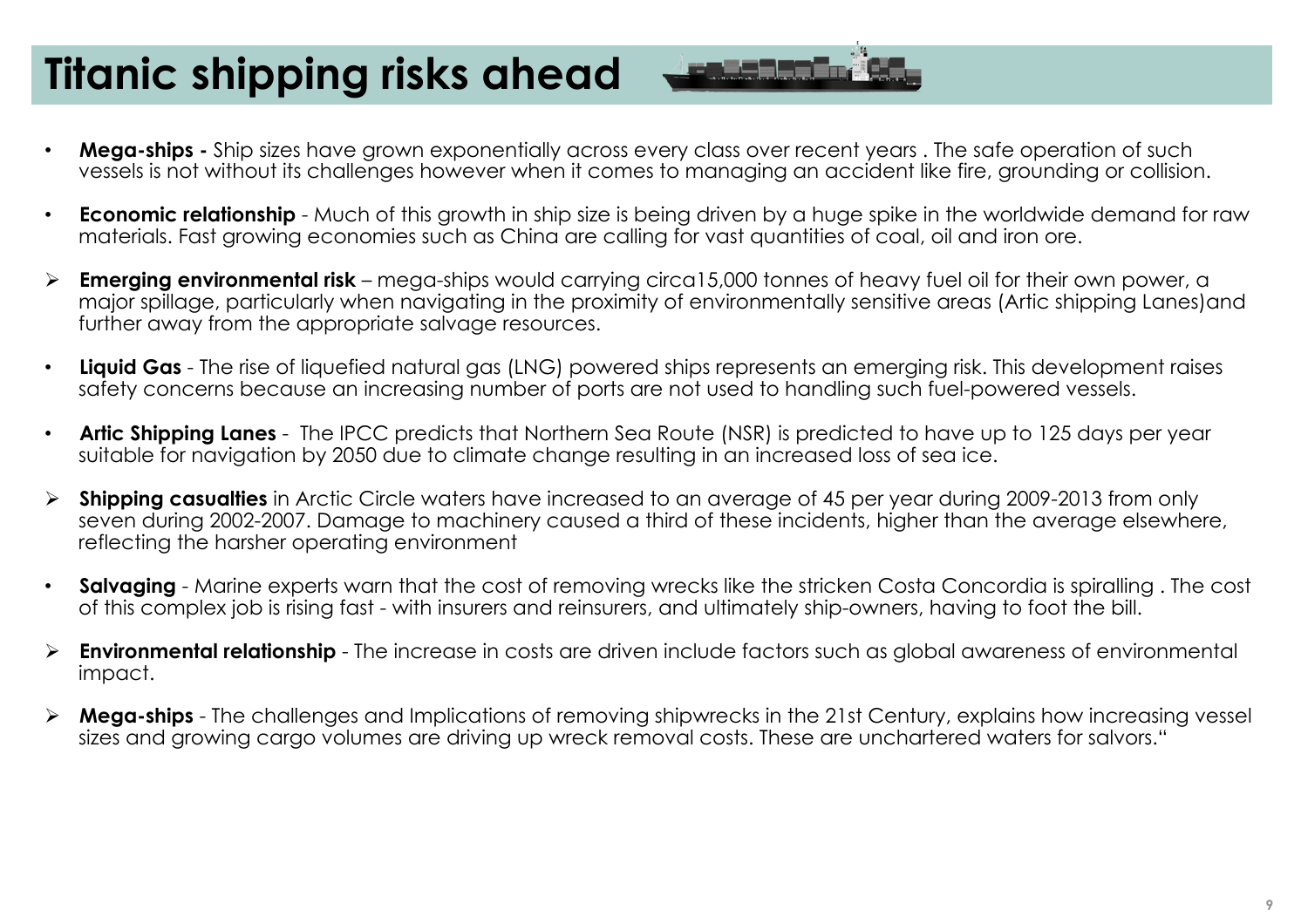## **Frack the planet! –**

- **Fracking** Extraction of shale oil and shale gas has mushroomed, driven by U.S self-sufficiency targets, and relatively cheap set-up/operating costs. In the United States it is now said to represent 30% of oil and 40% of natural gas total production.
- ! *Operators* are functioning close to the boundaries of existing experience, and of what the equipment is capable of dealing with in terms of pressures and wear and tear.
- ! *Regulation* The U.S federal government has increased regulation; the U.K government is behind fracking, insisting it is safe if properly regulated
- ! *Reputational Risk (CSR)–* Companies operating in support of fracking run a higher reputational risk. A recent ICM survey reporting that 40% of people are against fracking near their homes or communities.
- ! *Insurance Risk* Current view Fracking operators are mainly small and thus a higher risk. Whilst at present there is limited appetite to insure front end operations, underwriters have already benefited from expansion of traditional infrastructures to transport, process and store fuel derived from fracking operations.
- ! *Commercial*  Increased fracking activity may replace other diminishing extraction processes, thus reducing market for traditional energy products. A shift to larger operators such as Shell and Total could impact traditional markets.
- **Reputational** Increased fracking heightens the risk of environmental damage and thus the reputational risk to those organisations that support it. Insurers could find themselves a target of social media driven campaigns.
- ! *Social* (The new wild west) Fracking communities of transient oil/gas workers are vulnerable . Approximately half of U.S workers are employed by services companies that conduct hydraulic fracking. Fracking workers are more than seven times more likely to die on the job than other types of workers. Oil and gas field workers work an average 20 hour shift.
- **Economic** Investment in fracking & production from it may divert resources from advancement of renewable energy.
- ! *Environmental*  Experts have not been able to provide reassurance that the practice is entirely safe and many remain very concerned about the potential dangers.- quakes/release of contaminants.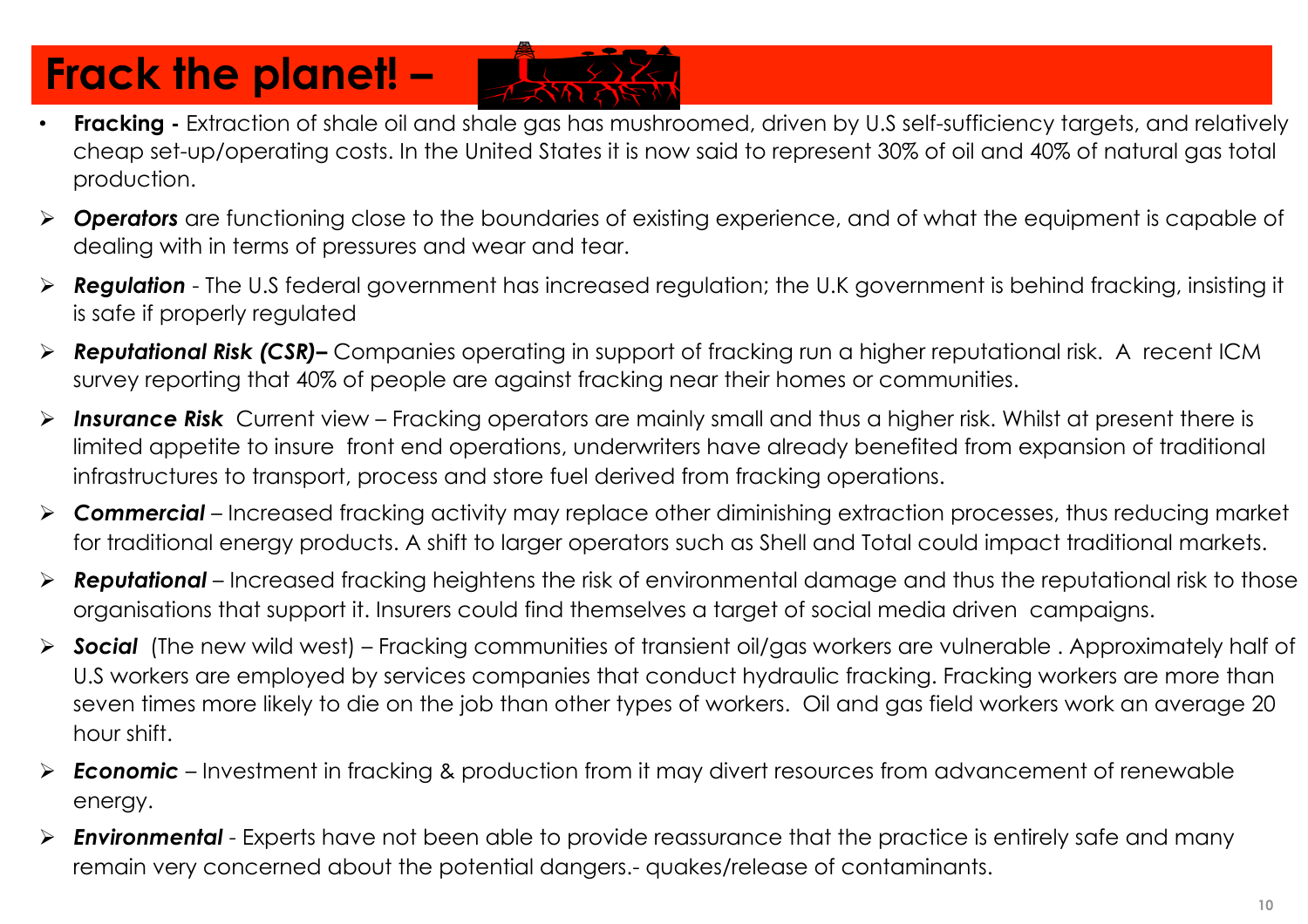### **The 3 R's – Reduce, Run-out > Renew (Hopefully!)**



**Blackouts –** Businesses face the real possibility of 1970s style blackouts as early as winter 2015.

UK regulator Ofgen warns that UK's spare energy margin could fall from the current 14% to 2% in2015/2016.

**Regulation -** European environmental regulation sets onerous targets to curb polluting energy production by 2020. Investment has been slow, greener plants are expensive - New nuclear plants not coming on line until 2023.

**Renewable Energy –** Remains costly, due to generator costs and connectivity, and provide intermittent and unreliable power, so are often regarded as an investment in PR more than serious and economic solution to sustainable energy.

Sept 2013 Energy Department study conducted by the National Renewable Energy Laboratory (NREL) indicates that by 2025 wind and solar power electricity generation could become cost-competitive

**Cyber-security -** The global energy sector is increasingly vulnerable to cyber attacks with its adoption of internet-based industrial control systems (ICS) an open invitation to hackers, warned Marsh this week.

According to the broker's Advanced Cyber Attacks On Global Energy Facilities paper, energy firms are being disproportionately targeted by increasingly sophisticated hacker networks motivated by commercial and political gain.

**Arctic -** Seeing an increase in other new business as well. It is rich in fossil fuels. Experts guess that 22 percent of the world's remaining undiscovered oil and gas reserves lie below ice at the top of the globe.

The Arctic accounts for more than 20 percent of the undiscovered hydrocarbon resources in the world, with an estimated 90 billion barrels of oil, 1,669 trillion cubic feet of natural gas and 44 billion barrels of natural gas liquids.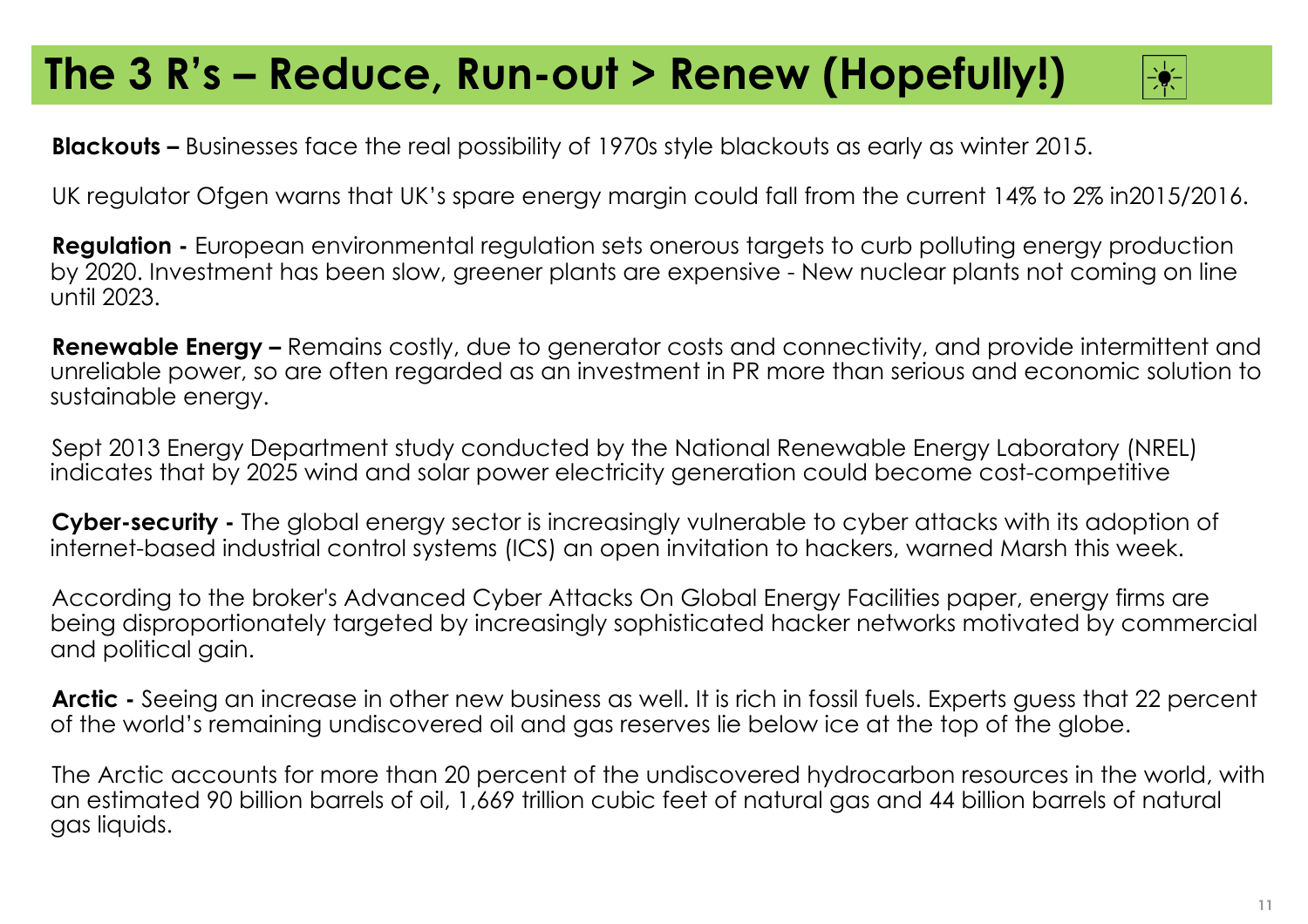## **Arab Springs do not always lead to Arab Summers**

**Social Unrest –** Thailand remains an issue/Brazil could face instability as a result of protests and a looming general election, scheduled for the final quarter of the year.

EU countries social unrest increased in 2011-2012. Overall, the risk of unrest in the EU is likely to be due to the policy responses to the ongoing sovereign debt crisis and their impact on people's lives and perceptions of well-being.

**Social Media -** People have become far more interconnected to each other. Social media is increasingly being used to organise political, religious and environmental protest and more extreme activity. Potential moves by western governments for legislation to block access may aggravate the situation.

**Terrorism -** Europe faces terror threat from jihadists in Iraq and Syria. Particularly nationals returning from fighting abroad. Aggravating the threat is woefully inadequate intelligence-sharing in Europe.

**MENA -** The political turmoil that swept across the Middle East and North Africa (MENA) since the beginning of the Arab Spring in December 2010 has reignited the recurring debate about energy security and the reliability of MENA as an energy supplier. The insurgency in Iraq is yet to impact oil production and exports. but in case that it does or if there were to be military intervention by other friendly countries, the rise in crude oil prices could be sharper.

Potential repercussions are likely to be felt through several years policy uncertainty, deteriorating security, will impact the long term production and export capacity of various MENA oil and gas producers, including some of those unaffected directly by the Arab Spring and sanctions.

**Q2 2014** – Aon security -Very High risk ratings in Iraq and Libya, and the High rating in Egypt, despite the recent election.

**Ukraine** - Russian gas company Gazprom has potential to be politically manipulated. Ukraine is a transit point for pipeline gas supplies to European countries and hence in case the dispute persists the affected countries would have to scout for gas from other sources. The latter could add substantial new demand to the gas markets and this situation would get aggravated once winter approaches and gas demand escalates.

**Liquefied Natural Gas** - With the large additional demand of natural gas from Ukraine and Europe, the demand supply dynamics of liquefied natural gas are bound to get impacted resulting in significant increase in LNG prices. Moreover, tensions in Ukraine could also impact oil prices through high geo political risk premium.

Regional Instability - The Ukraine crisis impacts the risk of doing business with the country, having considerable impacts on agriculture, energy and trade sectors. The local context in Ukraine drives increased risks in the rest of the region, infecting Russia and several other former soviet states including Moldova, Armenia, Belarus and Georgia.

**Growing complexity of sanctions and embargos** - Insurance companies have been able to avoid serious breaches of US embargoes so far. But this remains a very complex area for world-wide-cover insurers with an ever growing global trading environment threaded through insecure and volatile regions..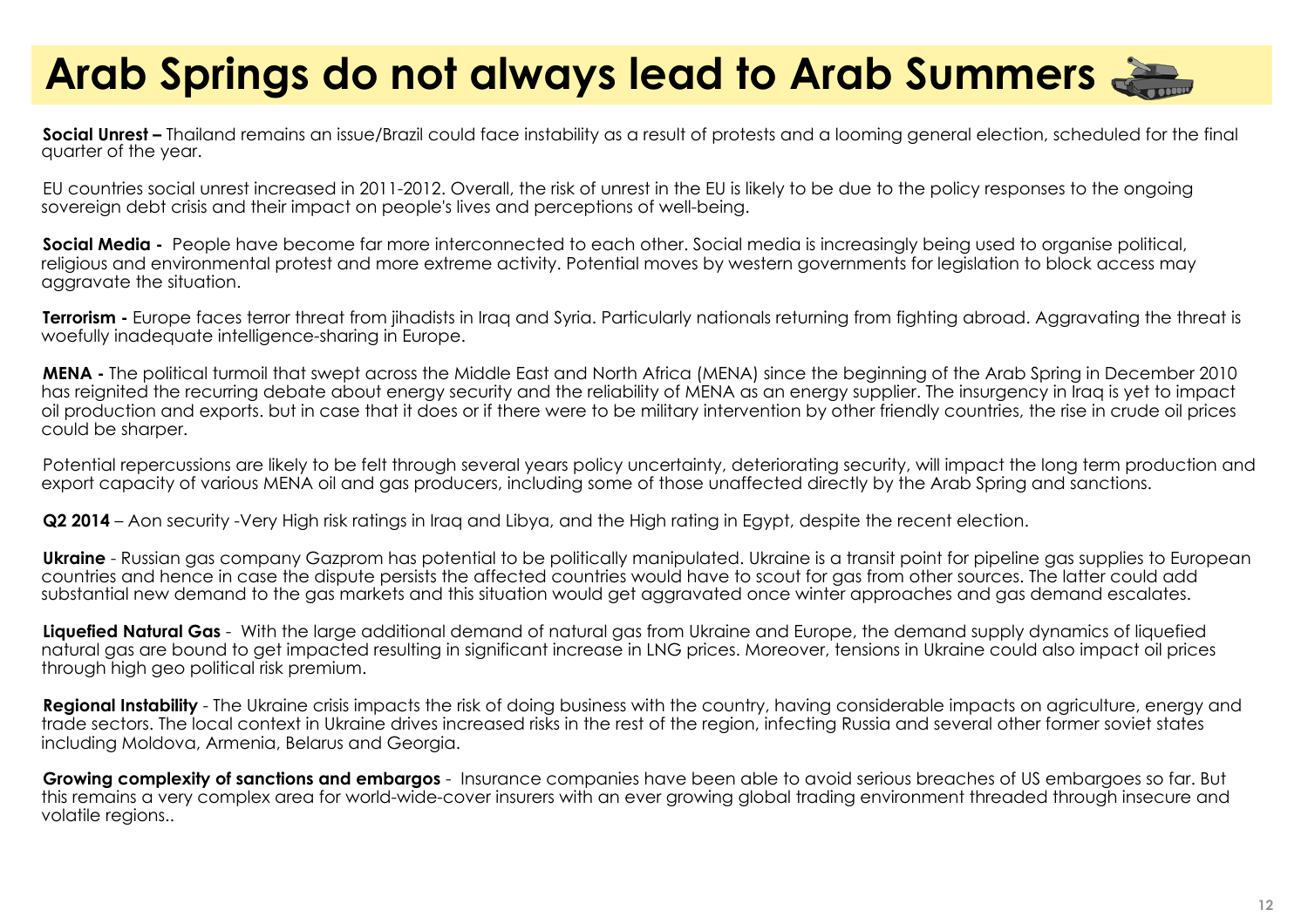## **Weird Weather**



- **Global Warming**  The Intergovernmental Panel on Climate Change (IPCC),October 2013 Scientists are 95% certain that humans are the "dominant cause" of global warming. More weather extremes predicted.
- ! Near-term projections (2016-2035) Some changes (e.g., more frequent hot days) will probably be evident in the near-term, while other near-term changes (e.g. More intense droughts and tropical cyclones) are more uncertain.
- **Extreme Weather Events**  Are weather extremes becoming more common/intense?
- ! **Flood risk** appears to be increasing: Thailand, Japan, Sandy, Canada, Europe. Climate change and economic growth factors (population and wealth) combine to increase risk for insurers going forward.
- ! A new study for the first time found links between the rapid loss of snow and sea ice cover in the Arctic and a recent spate of exceptional extreme heat events in North America, Europe, and Asia. The study adds to the evidence showing that the free-fall in summer sea ice extent and even sharper decline in spring snow cover in the Northern Hemisphere is reverberating throughout the atmosphere, making **extreme events more likely to occur.**
- ! On balance, extreme weather is projected to become more common and intense
- Impacts of extreme weather are disproportionately large
- ! Impacts of extreme weather are NOT just meteorological: **societal factors** can matter more
- Extreme weather may change more dramatically than average climate conditions
- ! **Wildfire**  Future climate change is expected to lead to substantial increases in fire probability and areas burned. The areas at greatest risk are western and southern U.S, south-west Canada, parts of the Mediterranean basin, south-central Australia. There may however be surprises due to our limited understanding of the interaction between climate, vegetation response and human activity.
- ! The potential increases in fire activity can be expected to have some implications for the insurance industry especially property and to some extent, liability lines.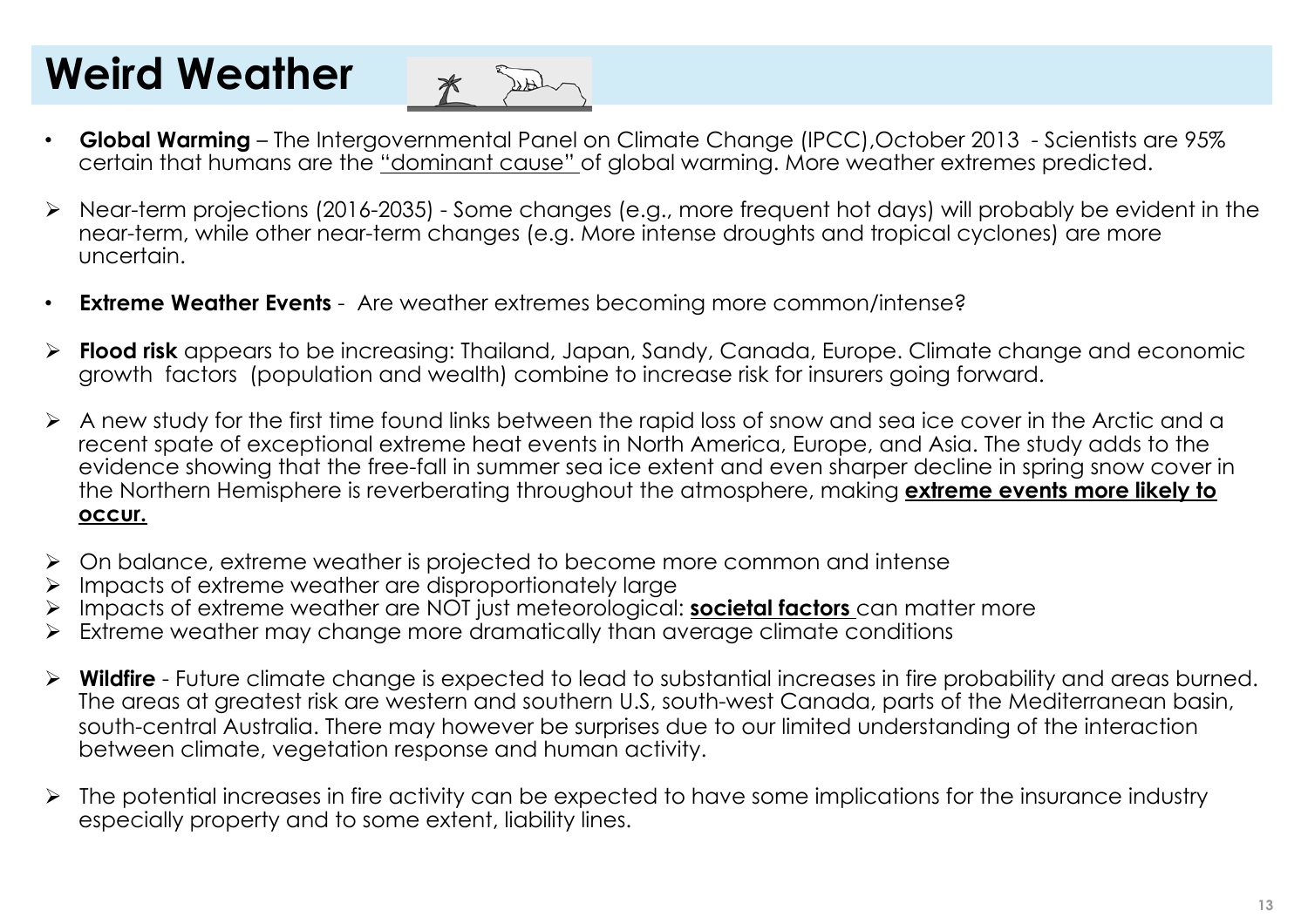## **Emerging associations – illustrative but insightful**



Emerging risk management needs to think out of the box about implications in complex systems (e.g. ecosystems or economies), and unlikely interactions.

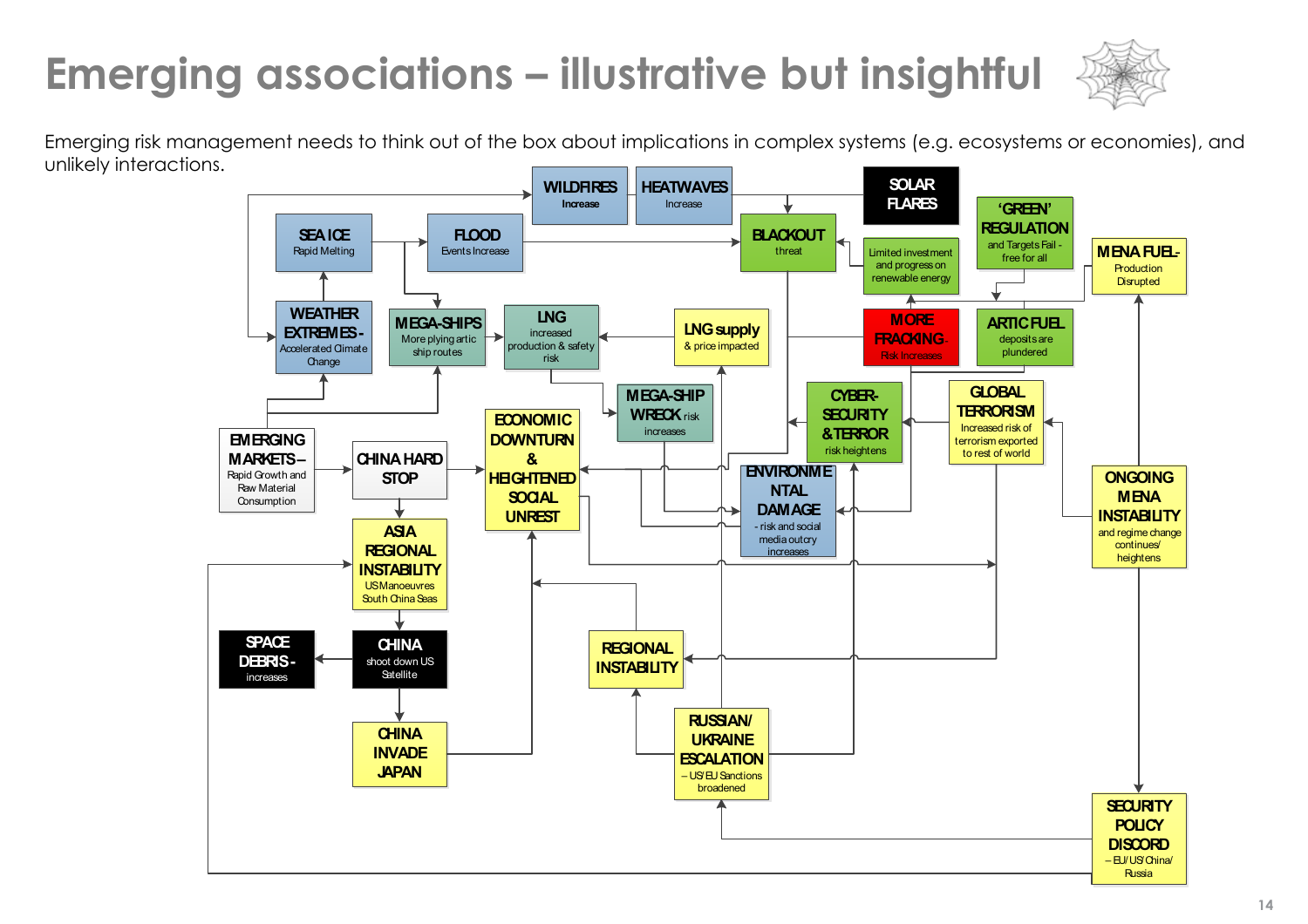### **Summary**

**GOAL** – Move the **'unknown unknowns'** to **'known knowns'.** 

**RELEVANCE** – Frame the context of emerging risk against **YOUR business** (Know your global footprint).

**SCOPE** – Scan the widest horizon, cast the net far and deep – think global, **think interdependencies**.

**WATCH –** Emerging risks evolve, change and develop new associations – 'Under watch' should mean **subject to continuous scrutiny.** 

**ASSESS** – If it is potentially **relevant to your business** it can be subjected to some degree of risk assessment **by your business**.